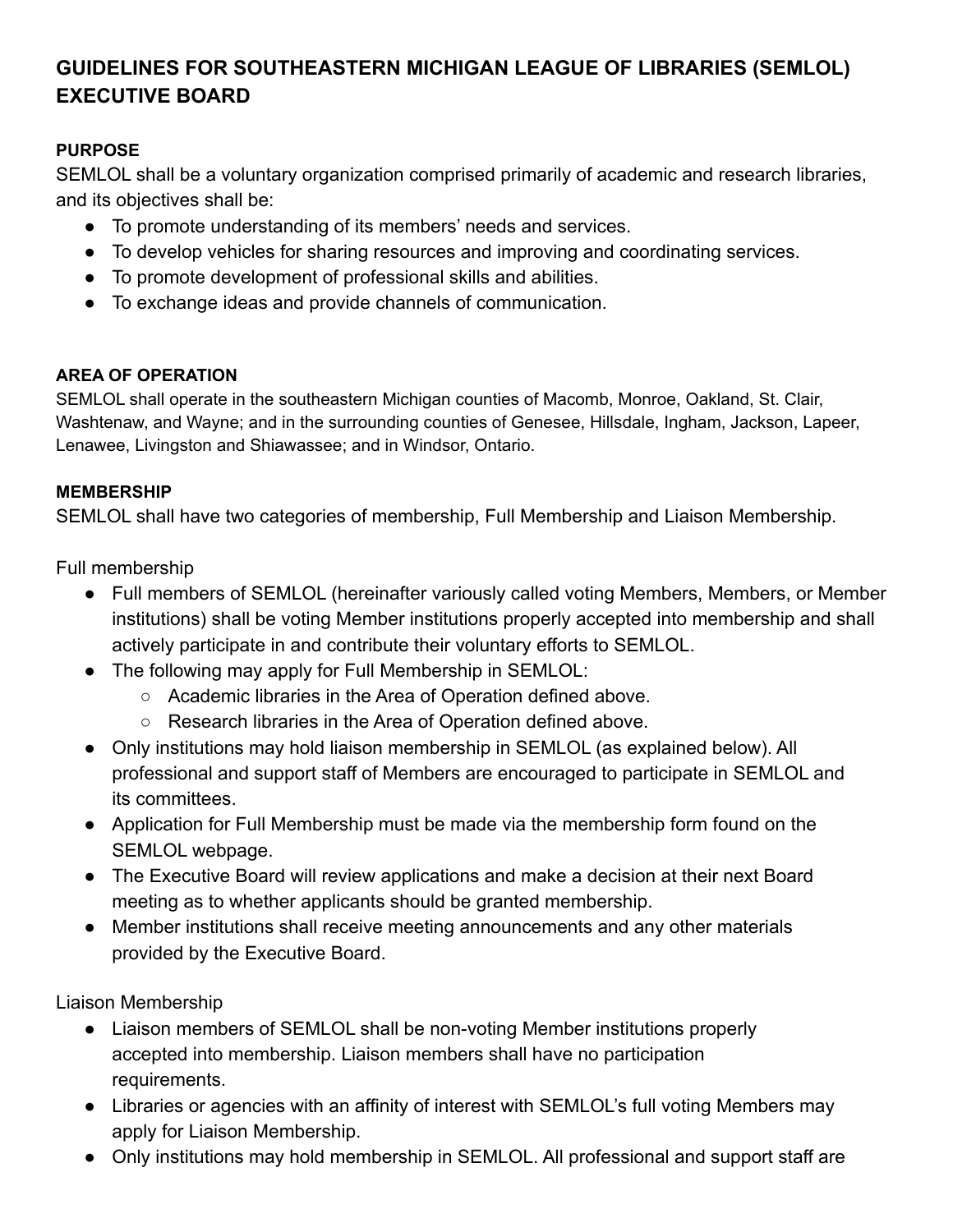encouraged to participate in SEMLOL and its committees.

- Applications for Liaison Membership must be made via the membership form found on the SEMLOL webpage.
- The Executive Board will review applications and forward them to the Membership at the next General Membership Meeting with its recommendations as to whether applicants should be granted membership.
- The Members of SEMLOL shall decide by a simple majority vote of the Board members if an applicant shall be accepted into membership.
- Institutions granted Liaison Membership shall receive meeting announcements and any other other materials provided by the Executive Board.

## **ANNUAL MEETINGS**

- A minimum of two (2) General Membership Meetings shall be held each year, with a minimum of 15 days advance notice. The spring meeting shall be designated as the Annual Meeting.
- For the conduct of business, each full member institution shall have one equal vote. Those in attendance at the annual meetings and those who reply via email survey in the designated time frame after the meeting will be counted. The vote of an organization will be cast by the person holding the position of library director (or equivalent position) or by their designee.
- Any action which could be taken at a meeting of the membership may also be conducted by a mail, phone, or electronic vote if authorized by the Executive Board.
- A simple majority of those polled is necessary for the adoption of any motion or the taking of any action, except as otherwise provided in these Bylaws.
- Robert's Rules of Order shall be used as the basis for all SEMLOL proceedings not otherwise treated in these Bylaws.

#### **EXECUTIVE BOARD**

- The Executive Board shall hold a minimum of three board meetings each administrative year (July 1 to June 30).
- Effort should be made to assure that the Executive Board is broadly representative of the libraries that hold membership in SEMLOL. Under normal circumstances, the Executive Board should not have more than two people from the same institution.
- All Executive Board members shall be elected from among the employees of the full-member institutions. Elections shall be conducted on the basis of one vote for each full Member institution. Elected officers may be self-nominated, or nominated by another individual, from the employee poll of any of the full-member institutions, but must provide an acknowledgment of support from their director or the voting member of their institution.
- The Executive Board shall be comprised of:
	- The Chair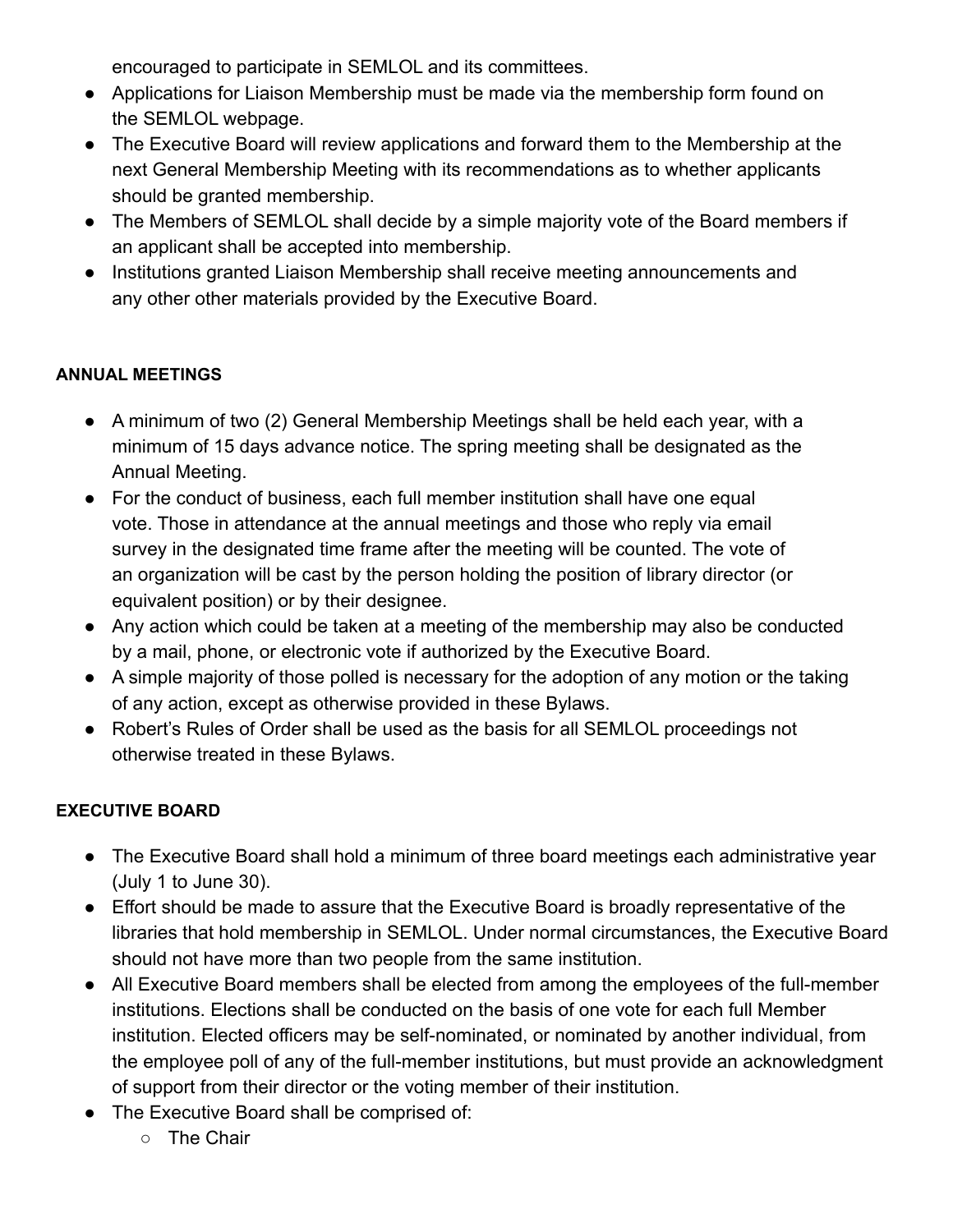- The Chair Elect
- The Secretary
- The Treasurer
- Six (6) At-Large Representatives.
- The Chair Elect shall be elected annually. The Chair Elect shall have previously served on the Executive Board as an officer or Member-At-Large. The Chair Elect shall serve for three years, the first as Chair Elect and the second as Chair. The Chair, upon completion of his/her duties, shall remain on the Executive Board for at least one year in a mentoring position to help retain institutional memory. They may then be reelected to the Board as a member-at-large before becoming eligible for another term as Chair. The Secretary shall be appointed by the Executive Board from the Members-at-Large, or will be appointed by the Chair if that becomes necessary.
- The Chair shall have the responsibility and authority to call General Membership and Executive Board meetings, to chair such meetings, to set agendas, to approve committee program requests and to expedite the business of SEMLOL.
- The Chair Elect shall coordinate committee activities as needed, and chair General Membership and Executive Board meetings and expedite the business of SEMLOL in the absence of the Chair.
- The Secretary shall have responsibility for recording, distributing, and maintaining permanent records of the minutes of General Membership and Executive Board meetings and for coordinating General Membership meetings. The Treasurer shall have responsibility for maintaining the SEMLOL treasury and giving regular reports to the EB
- The six (6) Executive Board At-Large Representatives shall be elected at the Annual Meeting for a term of two years, three in even-numbered years and three in oddnumbered years.
	- In odd numbered years, one of the Executive Board members will be selected to be in charge of marketing activities for the following two years. This includes activities such as: Social media posts, creating program flyers, and sharing calls for proposals and meeting notices with other local library groups.
- Vacancies on the Board
	- In the event a vacancy occurs in the office of Chair, the Chair Elect shall assume the office of Chair for the remainder of the term.
	- In the event a vacancy occurs in the office of Chair Elect, the Secretary or the Treasurer, the Chair shall appoint a replacement from among the members of the Executive Board with the approval of the Executive Board.
	- The Chair may, with the approval of the Executive Board, fill any other vacancy on the Board by appointing an interim representative to serve until the next regularly scheduled election.
- Appointed Positions
	- People holding Appointed Positions should plan to regularly attend Executive Board meetings.
	- In even numbered years, the Executive Board should hold a minimum of one closed door meeting to consider a change in those appointments. If a change is